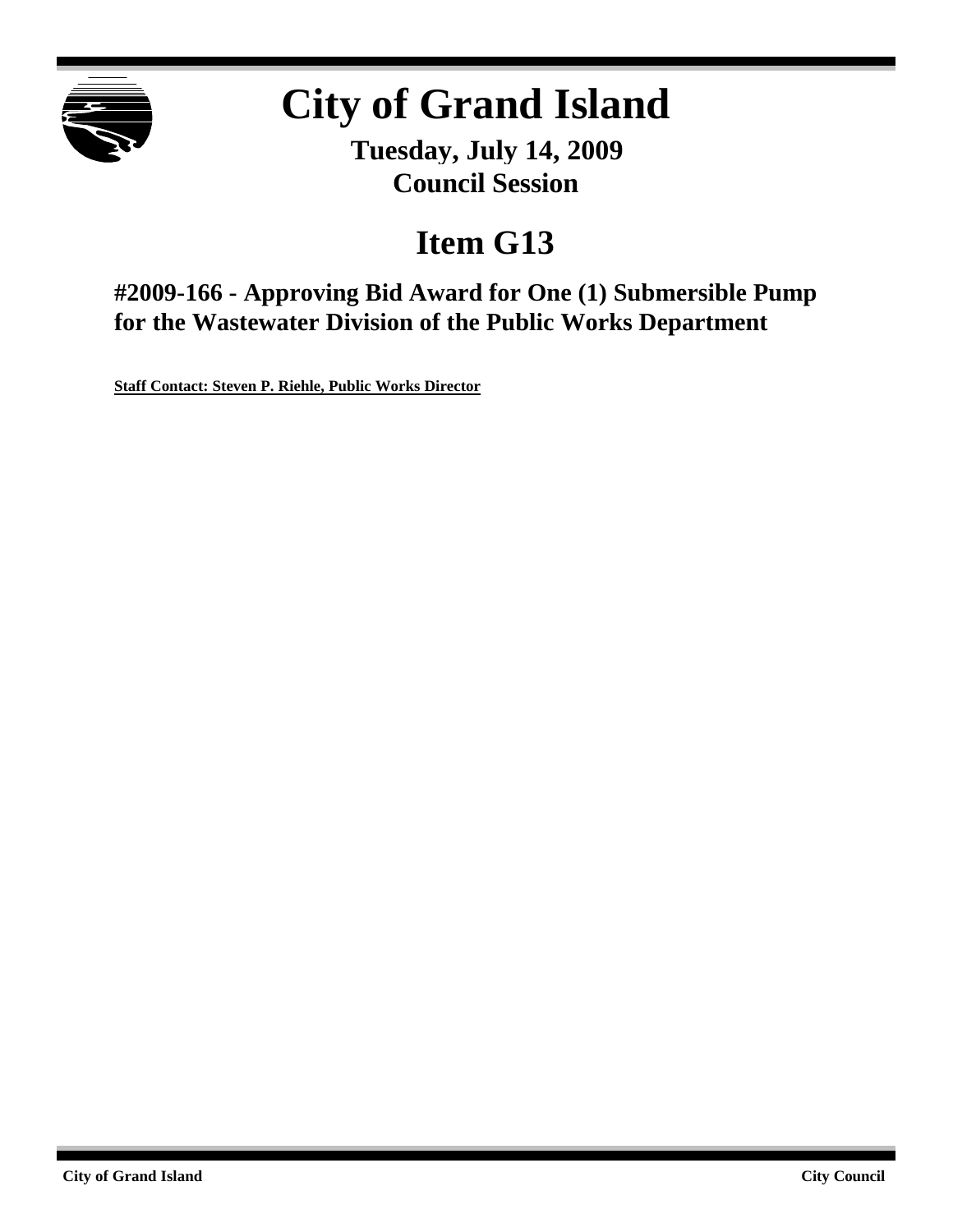## **Council Agenda Memo**

| From:           | Steven P. Riehle, Public Works Director                                                                           |  |  |
|-----------------|-------------------------------------------------------------------------------------------------------------------|--|--|
| <b>Meeting:</b> | July 14, 2009                                                                                                     |  |  |
| Subject:        | Approving Bid Award for One (1) Submersible Pump for<br>the Wastewater Division of the Public Works<br>Department |  |  |
| Item $\#$ 's:   | $G-13$                                                                                                            |  |  |
| $Presenter(s):$ | Steven P. Riehle, Public Works Director                                                                           |  |  |

### **Background**

On May 28, 2009 the Wastewater Division of the Public Works Department advertised for bids for one (1) submersible pump to help control the excess groundwater in lift stations.

### **Discussion**

Two (2) bids were received and opened on June 11, 2009. The Wastewater Division of the Public Works Department and the Purchasing Division of the City's Attorney's Office have reviewed the bids that were received. A summary of the bids is shown below.

| <b>Bidder</b>                   | <b>Exceptions</b> | <b>Bid Price</b> |
|---------------------------------|-------------------|------------------|
| Electric Pump of Des Moines, IA | None              | \$30,630.00      |
| HTM Sales, Inc of Omaha, NE     | Noted             | \$22,308.00      |

The Wastewater Division is recommending the bid be awarded to Electric Pump of Des Moines, Iowa, as HTM Sales, Inc. of Omaha, Nebraska did not meet the specifications on impeller and volute wear ring material. Due to the high amounts of grit received at the Wastewater Treatment Plant a high chrome impeller and volute wear ring were specified. HTM Sales bid a stainless steel option, which is not as hard of a material as high chrome steel and would not last as long. The pump mounting configuration did not meet the specifications, as it has a gasket discharge flange which was not sought in the specifications.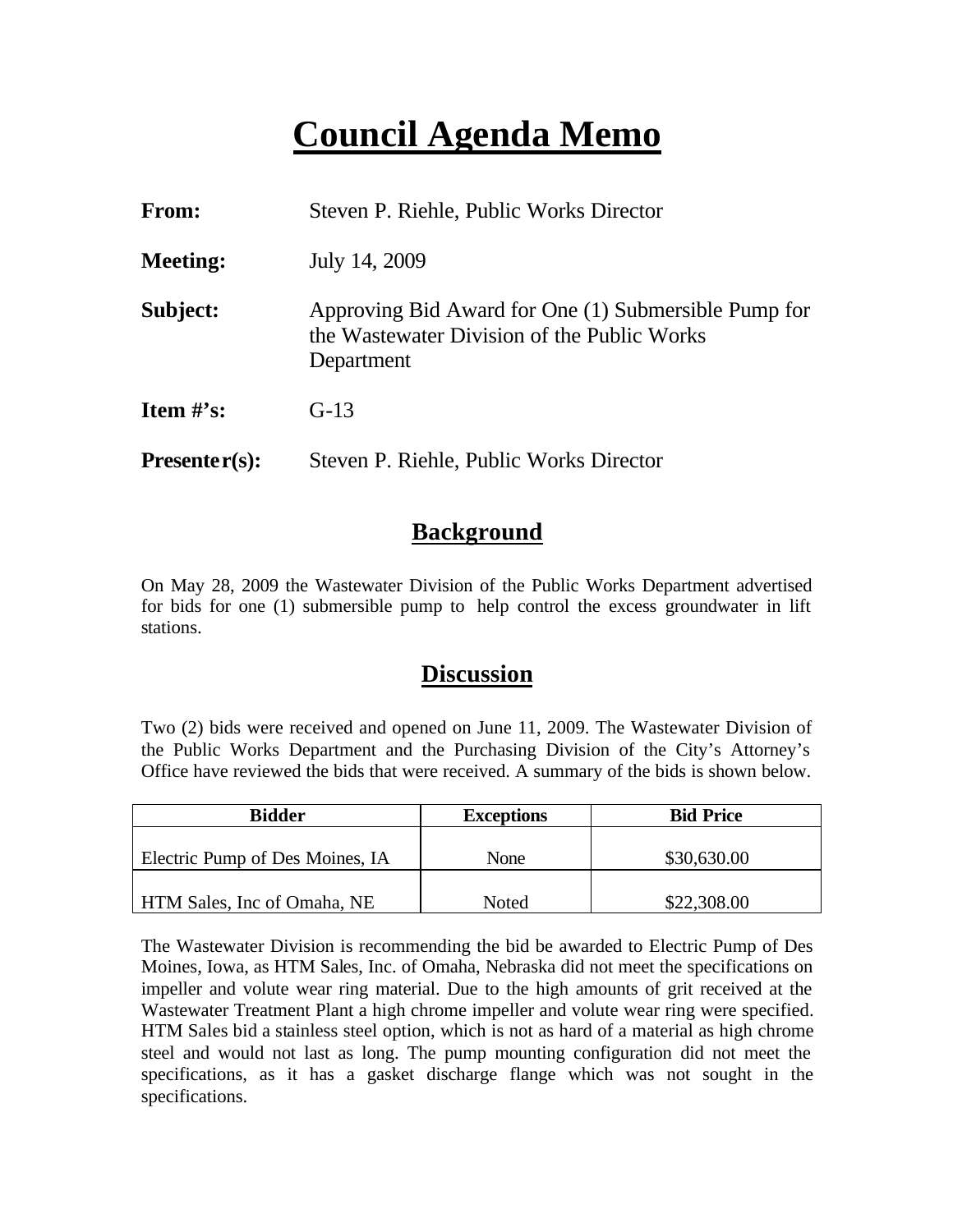## **Alternatives**

It appears that the Council has the following alternatives concerning the issue at hand. The Council may:

- 1. Move to approve
- 2. Refer the issue to a Committee<br>3. Postpone the issue to future date
- Postpone the issue to future date
- 4. Take no action on the issue

## **Recommendation**

City Administration recommends that the Council approve the bid award to Electric Pump of Des Moines, Iowa in the amount of \$30,630.00.

## **Sample Motion**

Move to approve the bid award.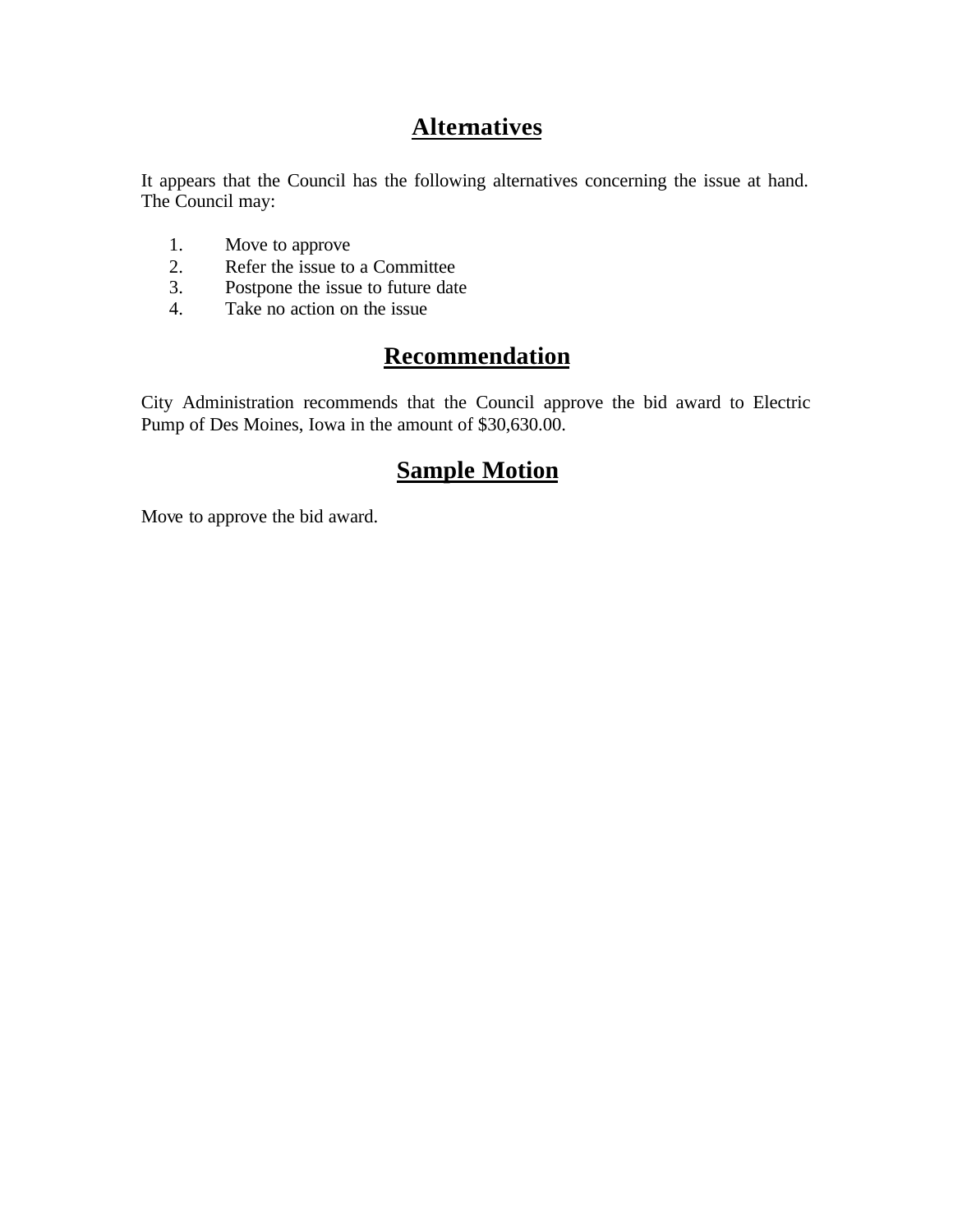#### *Purchasing Division of Legal Department* **INTEROFFICE MEMORANDUM**



Wes Nespor, Purchasing Agent

*Working Together for a Better Tomorrow, Today*

#### **BID OPENING**

| <b>BID OPENING DATE:</b> | June 11, 2009 at 11:00 a.m. |
|--------------------------|-----------------------------|
|                          |                             |

**FOR: One (1) Submersible Pump for Waste Water Treatment Plant**

**DEPARTMENT: Public Works**

**ESTIMATE: \$35,000.00**

**FUND/ACCOUNT: 53030054-85615**

**PUBLICATION DATE: May 28, 2009**

**NO. POTENTIAL BIDDERS: 5**

#### **SUMMARY**

| <b>Bidder:</b>                  | <b>HTM Sales, Inc.</b>    |             | <b>Electric Pump</b><br>Des Moines, IA<br><b>None</b> |
|---------------------------------|---------------------------|-------------|-------------------------------------------------------|
|                                 | Omaha, NE<br><b>Noted</b> |             |                                                       |
| <b>Exceptions:</b>              |                           |             |                                                       |
| <b>Bid Price:</b>               |                           |             |                                                       |
| (1) Submersible Sewage Pump     |                           | \$22,308.00 | \$30,630.00                                           |
| (1) Add Alternate Control Panel |                           | \$6,129.00  | \$10,055.00                                           |

Dale Shotkoski, City Attorney Wes Nespor, Purchasing Agent

cc: Steve Riehle, Public Works Director Catrina DeLosh, PW Admin. Assist. Jeff Pederson, City Administrator John Rundle, Maintenance Supervisor

**P1341**